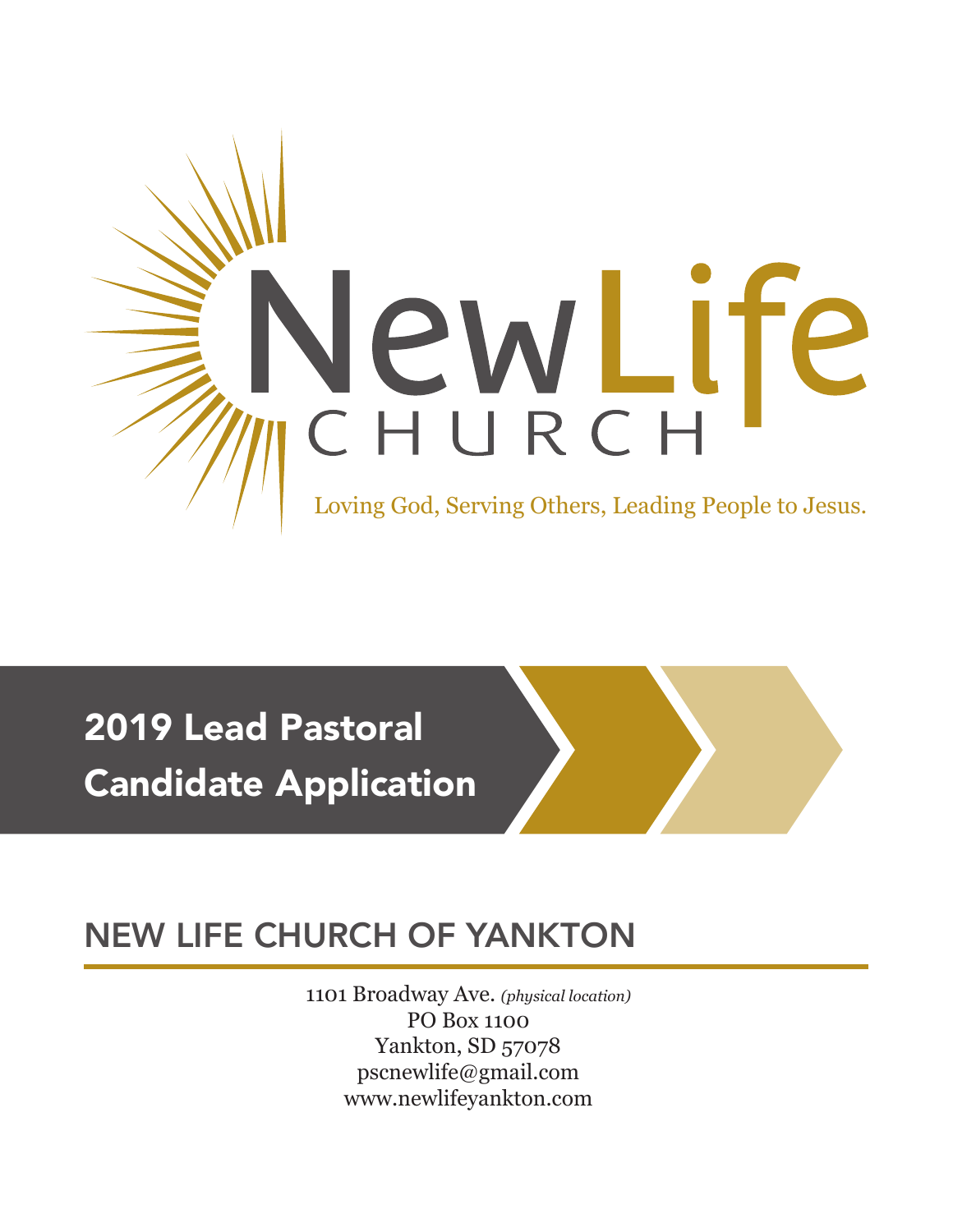

In addition to this application, please email a resume that includes your education, work history, any special training and certification(s), links to 3 sermons, and five references. If you are currently working on a degree, please note that as well.

Please download this PDF, fill out, save it and send it to us as an attachment: pscnewlife@gmail.com

## BIOGRAPHICAL INFORMATION

| Are you a United States Citizen? ______ Yes ______ No                                                                                                                                                                                                                                                                                                                                                                            |  |  |  |  |
|----------------------------------------------------------------------------------------------------------------------------------------------------------------------------------------------------------------------------------------------------------------------------------------------------------------------------------------------------------------------------------------------------------------------------------|--|--|--|--|
| Marital Status: ____ Married ____ Engaged _____ Separated/Divorced ____ Single ____ Widowed                                                                                                                                                                                                                                                                                                                                      |  |  |  |  |
| If Married or Engaged, spouse or fiancé's name: ________________________________                                                                                                                                                                                                                                                                                                                                                 |  |  |  |  |
| Have you been previously married? If yes, please describe the circumstances:                                                                                                                                                                                                                                                                                                                                                     |  |  |  |  |
|                                                                                                                                                                                                                                                                                                                                                                                                                                  |  |  |  |  |
|                                                                                                                                                                                                                                                                                                                                                                                                                                  |  |  |  |  |
|                                                                                                                                                                                                                                                                                                                                                                                                                                  |  |  |  |  |
| Wedding anniversary date (if applicable): ____________________                                                                                                                                                                                                                                                                                                                                                                   |  |  |  |  |
|                                                                                                                                                                                                                                                                                                                                                                                                                                  |  |  |  |  |
| Children (names/birthday)                                                                                                                                                                                                                                                                                                                                                                                                        |  |  |  |  |
| 1. $\overline{\phantom{a}}$ 1. $\overline{\phantom{a}}$ 1. $\overline{\phantom{a}}$ 1. $\overline{\phantom{a}}$ 1. $\overline{\phantom{a}}$ 1. $\overline{\phantom{a}}$ 1. $\overline{\phantom{a}}$ 1. $\overline{\phantom{a}}$ 1. $\overline{\phantom{a}}$ 1. $\overline{\phantom{a}}$ 1. $\overline{\phantom{a}}$ 1. $\overline{\phantom{a}}$ 1. $\overline{\phantom{a}}$ 1. $\overline{\phantom{a}}$ 1. $\overline{\phantom{$ |  |  |  |  |
|                                                                                                                                                                                                                                                                                                                                                                                                                                  |  |  |  |  |
|                                                                                                                                                                                                                                                                                                                                                                                                                                  |  |  |  |  |
|                                                                                                                                                                                                                                                                                                                                                                                                                                  |  |  |  |  |
|                                                                                                                                                                                                                                                                                                                                                                                                                                  |  |  |  |  |
| Are you ordained/licensed for ministry? _____ Yes _____ No Denomination: __________________________                                                                                                                                                                                                                                                                                                                              |  |  |  |  |
|                                                                                                                                                                                                                                                                                                                                                                                                                                  |  |  |  |  |
| Do you have any connections to the Midwest? If yes, please describe.                                                                                                                                                                                                                                                                                                                                                             |  |  |  |  |
|                                                                                                                                                                                                                                                                                                                                                                                                                                  |  |  |  |  |
|                                                                                                                                                                                                                                                                                                                                                                                                                                  |  |  |  |  |
|                                                                                                                                                                                                                                                                                                                                                                                                                                  |  |  |  |  |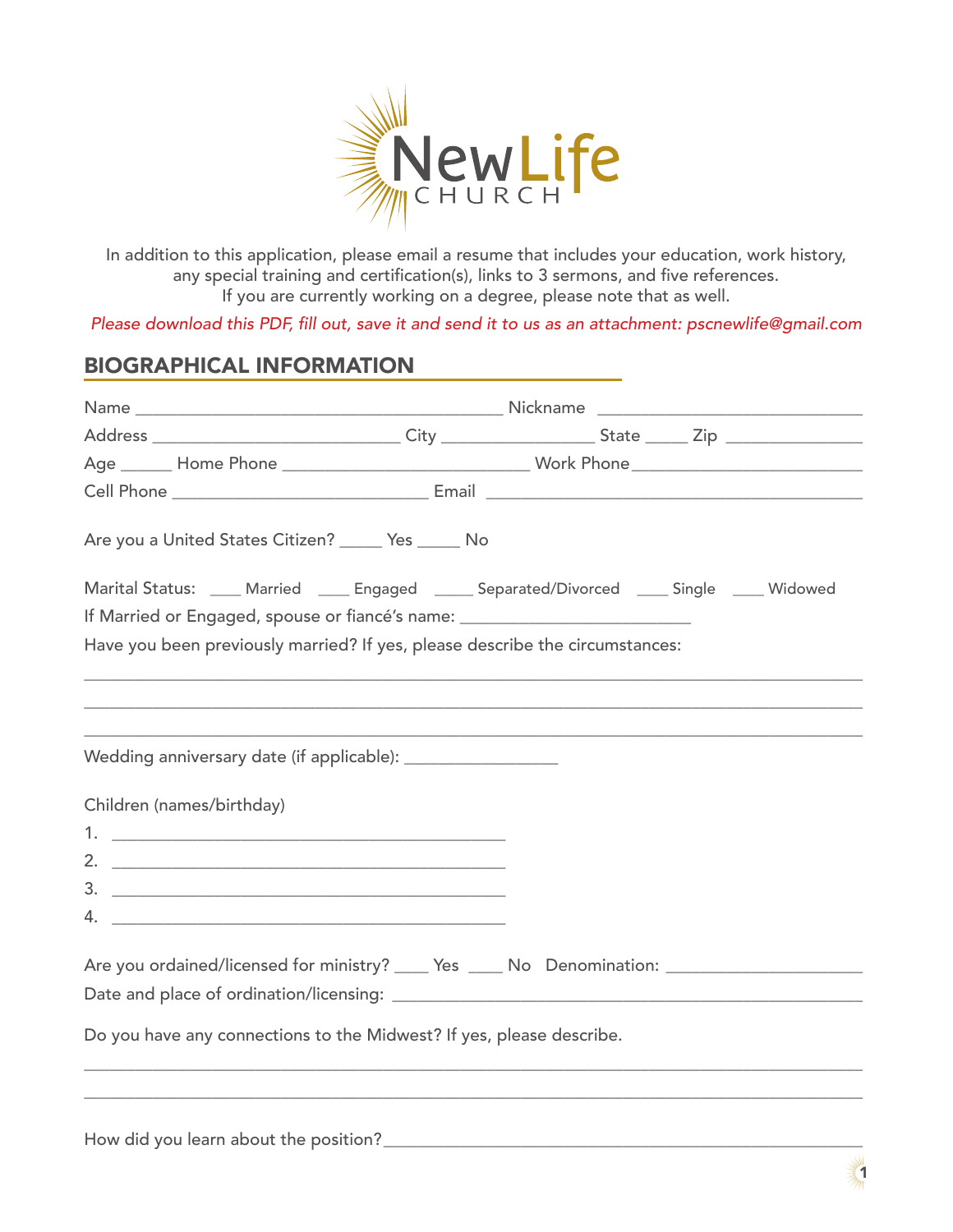#### **EXPERIENCE**

1.) Please explain any gaps in work history.

2.) Briefly list the various church groups (dominations, movements, etc.) that you have been involved with. For example: North American Baptist, Congregational church, Independent, Lutheran, Charismatic etc.

3.) Describe briefly any internship(s) that you have completed. How long did they last? What were your primary responsibilities?

4.) Please comment on your experience and comfort level in serving in a church where the members have diverse spiritual backgrounds.

5.) Do you have experience in church revitalization or in church planting? If so please describe this briefly.

#### **MENTORING**

1.) Other than those involved in your formal education, who has invested in you as a believer and/or mentored you for ministry? Please include contact information for them, if they are not listed in your references below.

2.) Are you presently in a coaching relationship? If so please briefly describe the nature of it.